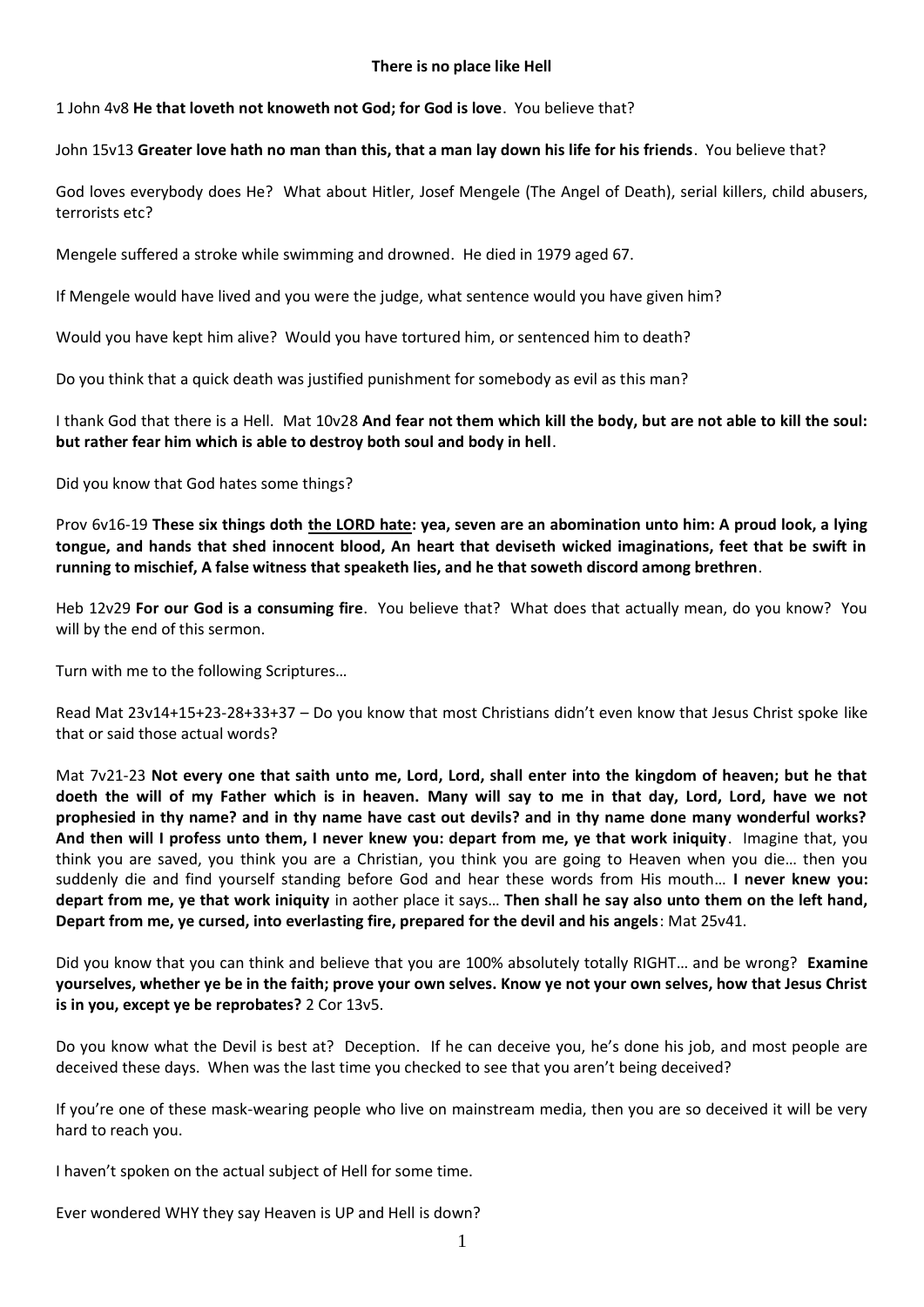Well the Bible says a lot about both, but my subject is Hell today... the Scriptures say this in regard to Hell...

Deut 32v22 …**shall burn unto the lowest hell, and shall consume the earth with her increase, and set on fire the foundations of the mountains**. Cf Jonah 2v6 **I went down to the bottoms of the mountains; the earth with her bars was about me for ever: yet hast thou brought up my life from corruption, O LORD my God**.

Job 11v8 …**deeper than hell**…

Ps 55v15 …**let them go down quick into hell**…

Prov 9v18 …**in the depths of hell**.

Prov 15v24 **The way of life is above to the wise, that he may depart from hell beneath**.

Isa 14v9 **Hell from beneath**…

Isa 14v15 **Yet thou shalt be brought down to hell, to the sides of the pit**.

Ezek 31v16 …**when I cast him down to hell with them that descend into the pit: and all the trees of Eden, the choice and best of Lebanon, all that drink water, shall be comforted in the nether parts of the earth**. ('Nether parts of the earth' occurs FIVE times in Scripture - Ezek 31v14, Ezek 31v16, Ezek 31v18, Ezek 32v18, Ezek 32v24) Amos 9v2 **Though they dig into hell**…

2 Pet 2v4 **For if God spared not the angels that sinned, but cast them down to hell, and delivered them into chains of darkness, to be reserved unto judgment**;

Rev 20v13 **And the sea gave up the dead which were in it; and death and hell delivered up the dead which were in them**…

I guess that many of you here will have never heard anything like what you're going to hear today, because 99% of our churches don't preach this kind of stuff. Now I'm not trying to be clever, or shock you, although I think this message will shock many, I just want to give you the truth - Gal 4v16 **Am I therefore become your enemy, because I tell you the truth?**

If you're interested in money and keeping the offerings up, or if you're interested in growing numbers in your church, then of course, you won't preach this kind of thing. I'm not interested in either of those things, so it doesn't bother me in the slightest… remember, I preached to just three ladies for years before you lot turned up.

Most people don't want to hear about sin, death, judgment and Hell fire… *and I get that*, but the Bible speaks a lot about all of these things, and we need to hear them. Here at The Oaks Church, you will get a well-balanced diet of the word of God - **For I have not shunned to declare unto you all the counsel of God**. Acts 20v27. I don't just give you the pink and fluffy deserts that you like, as you know. Sometimes you need steak, and today you're gonna get some choice Sirloin steak…!

Now due to the nature of this subject, I expect to offend quite a few listeners, but… everything I'm saying is from the Bible. You don't have to believe it, but you stand against God's word in the process. I believe THE BOOK.

*First a few Scriptures…* (I would suggest not looking all the Scriptures up, as I shall be moving pretty fast today, but instead write them down and look them up afterwards. I will also put this on YouTube and a hard-copy CD if you want to listen to it again for cross-referencing purposes, but I leave it with you).

1 Sam 20v3 …**truly as the LORD liveth, and as thy soul liveth, there is but a step between me and death**. None of you know WHEN you are going to die. If death catches you unawares, and unprepared, then there is a great possibility that you will land up in Hell afterwards.

Deut 32v28+29 **For they are a nation void of counsel, neither is there any understanding in them. O that they were wise, that they understood this, that they would consider their latter end!** Have you considered your 'latter end?' Do you know WHERE you are going when you die? Are you sure?

Prov 1v25 **But ye have set at nought all my counsel, and would none of my reproof**:

Prov 1v27 **When your fear cometh as desolation, and your destruction cometh as a whirlwind; when distress and anguish cometh upon you**.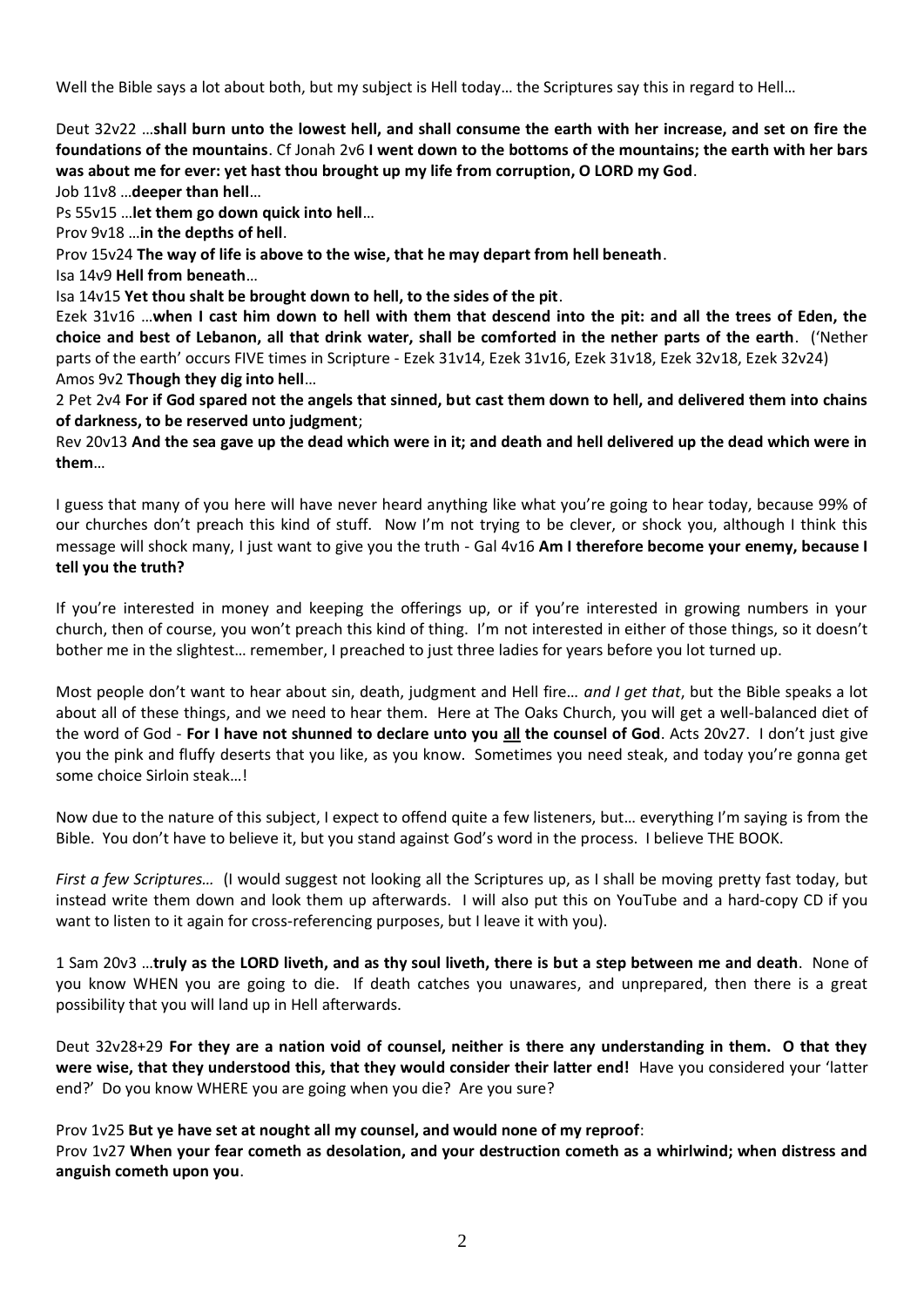Prov 1v30 **They would none of my counsel: they despised all my reproof**. People think they know better than God and go their own way, this is catastrophic. Prov 14v12 **There is a way which seemeth right unto a man, but the end thereof are the ways of death**.

# Heb 9v27 **And as it is appointed unto men once to die, but after this the judgment**:

Now everyone in this room is a sinner, I'm sure we know that. Rom 3v4 …**let God be true, but every man a liar**… to start with, according to the Bible you are all liars, and so am I. It just takes one sin to keep you out of Heaven… so there you have it, none of us are going, unless we find some way of getting rid of our sins… Ecc 7v20 **For there is not a just man upon earth, that doeth good, and sinneth not**.

Titus 3v5 **Not by works of righteousness which we have done, but according to his mercy he saved us, by the washing of regeneration, and renewing of the Holy Ghost**; Eph 2v8+9 **For by grace are ye saved through faith; and that not of yourselves: it is the gift of God: Not of works, lest any man should boast**. Have you got rid of all your sins? How did you do it? If it was by any kind of 'work' on your part, then according to the Bible you are NOT saved.

Gal 6v7 **Be not deceived; God is not mocked: for whatsoever a man soweth, that shall he also reap**. Do you know what, when and where you will reap a life of rebellion against God? The GWT then the Lake of Fire.

My job as a Christian, is to warn every one of the consequences of rejecting God, the Gospel, His word and salvation… if you do, there is nothing anyone can do for you, you are going to go to Hell. **Son of man, I have made thee a watchman unto the house of Israel: therefore hear the word at my mouth, and give them warning from me**. Ezek 3v17

John 5v24 **Verily, verily, I say unto you, He that heareth my word, and believeth on him that sent me, hath everlasting life, and shall not come into condemnation; but is passed from death unto life**.

Anyway, let us turn to the passage of scripture that we will be looking at, **Luke 16 v19-31**.

Now to start off I would say that this account we have just read, is NOT a parable, but a **factual account** that actually took place, with these two people, Lazarus and a rich man. The reason I say this is because when the Lord spoke in parables He always said things like "Hear ye therefore the parable..." or "Another parable put He forth unto them..." A few times He used the word "like" where a particular truth was compared to some familiar object or scene. Also, in this passage Jesus mentions two specific people, a rich man and the beggar Lazarus. Jesus also starts this account by saying "There was..." it is like a **definite statement** that this actually took place. Cults reject this truth.

Now we notice that the beggar Lazarus went to 'Abraham's bosom' (and later to Heaven) and the rich man went to Hell.

Let us sort something out straight away here, Before Jesus died and rose again, the saved (believers) when they died went to Abraham's bosom (aka 'Death' - Rev 20v13) in the underworld, and the unsaved (non-believers aka God rejectors) went to Hell in the underworld, the centre of the earth. Hell is actually IN the centre of the earth

When Jesus died on Calvary's cross where did he go? **"And when Jesus had cried with a loud voice, he said, Father, into thy hands I commend my spirit: and having said thus, he gave up the ghost."** (Luke 23v46) His spirit went back to God.

Now where did His body go? **"This man went unto pilate, and begged the body of Jesus. And he took it down, and wrapped it in linen, and laid it in a sepulchre that was hewn in stone, wherein never man was laid."** (Luke 23v52- 53)His body went to the grave, it was in the tomb of Joseph of Arimathaea for three days and three nights.

His soul went down to Hell. Acts 2v27 **Because thou wilt not leave my soul in hell, neither wilt thou suffer thine Holy One to see corruption. For as Jonas was three days and three nights in the whale's belly: so shall the Son of man be three days and three nights in the heart of the earth.** Matt 12v40.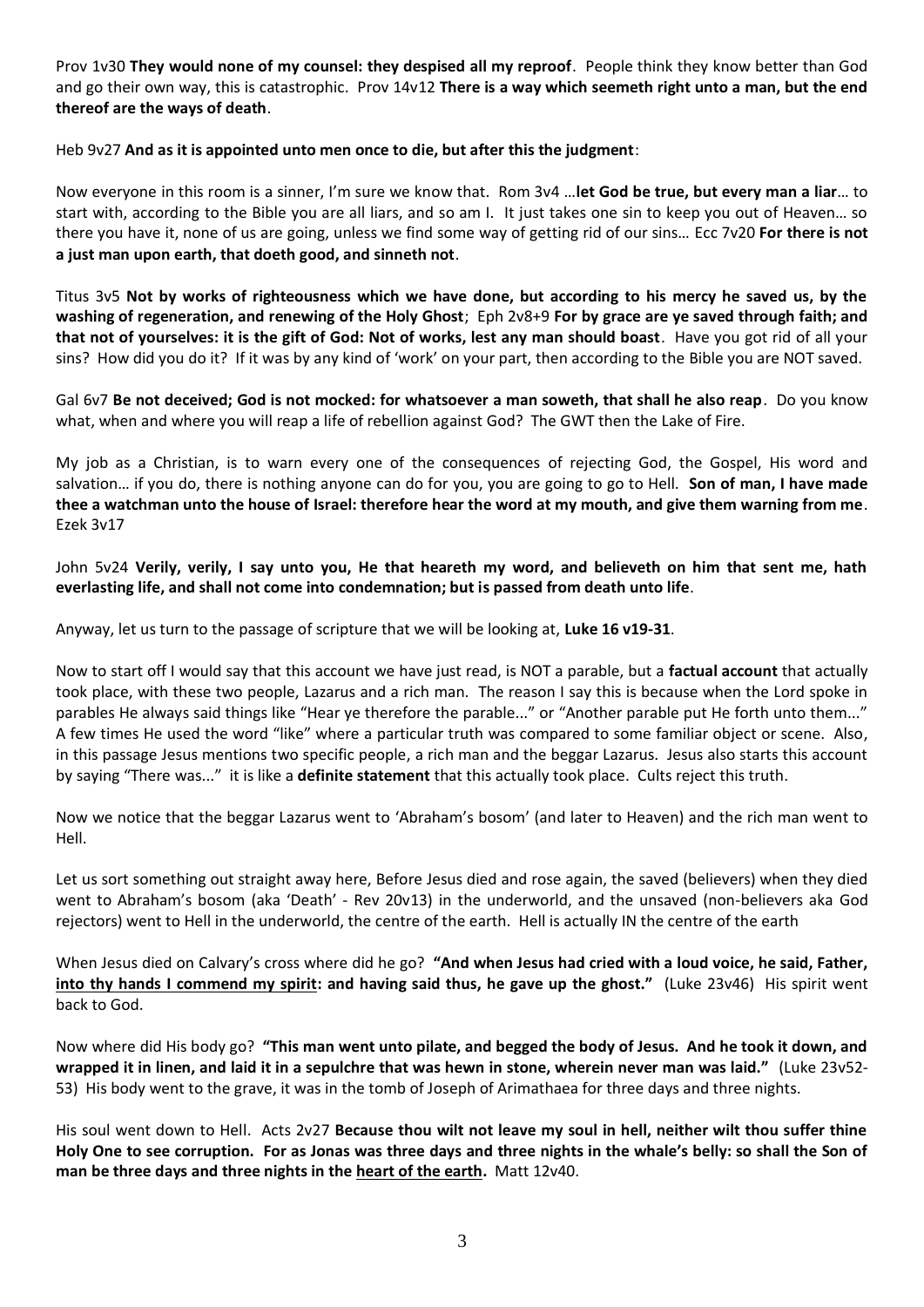This is why it was impossible for Jesus to be crucified on Good Friday, as tradition has it, because He arose from the dead three days later on the first day of the week (Sunday). The scriptures tell us that Jesus was three *days* and three *nights* in the heart of the earth, so if He rose on Sunday morning (the first day of the week) it is physically impossible to have died on Friday (Friday night, Saturday night...?)

Now just to clear something else up, that you may or may not find confusing...When someone who is unsaved, and therefore lost, dies, they go to the Hell in the centre of the earth. But if one of us, who are Christians, was to die this evening, where would we go? to Abraham's bosom? NO! For Paul writes **"We are confident, I say, and willing rather to be absent from the body, and to be present with the Lord."** 2 Cor 5v8.

Paul also said **For I am in a straight betwixt two, having a desire to depart, and be with Christ; which is far better.** Phil 1v23... and again For to me to live is Christ, and to die is gain. (Phil 1v21) Why could Paul say all these things? Because he knew, that when he died he would go straight into the presence of the Lord Jesus Christ, where we go if we die today.

The reason we no longer go to the Paradise section in the centre of the earth is because when Jesus Christ rose from the dead we read **Wherefore he saith, When he ascended up on high, he led captivity captive, and gave gifts unto men. (Now that he ascended, what is it but that he also descended first into the lower parts of the earth?)** (Eph 4v8-9) Jesus took all the saved ones (Moses, Abraham, David etc...) with him to heaven. Therefore Abraham's bosom is empty today. **Absent from the body, present with the Lord**. 2 Cor 5v8.

Therefore, getting back to Lazarus and the rich man, Hell and Abraham's bosom are the places we are reading about here.

Hell is an actual place, it is not a *state of mind* and it is not *what you make of life down here*, we read that the rich man 'died and was buried, and being in Hell, lifted up his eyes', so we see that Hell is the *after-life*, a choice YOU make. The JW's say that when you die you are annihilated, you cease to exist, we can see again from this rich man's situation, that this too is a lie. Hell is a reality, and every JW will become a believer within seconds after they die sadly.

Some people believe that Hell is *soul-sleep*, but again we see the rich man is conscious of his **torments**, he was in excruciating pain that will never end. Some people believe that *purgatory* (that the RC's teach) is a Hell that fits us for heaven, a kind of purification that we have to go through before we can enter into glory. But Jesus demolished this idea by showing that there is a great gulf fixed, and no one ever crosses it. Once you have died that is it. There is No second chance.

Some people say that Hell is a place where you can communicate with departed souls of loved ones but yet again, we read that the rich man said **"...I pray thee therefore, father, that thou wouldest send him** (Lazarus) **to my father's house. For I have five brethren; that he may testify unto them, lest they also come into this place of torment."** You see if the rich man could have communicated with his brethren then he would not have asked Abraham to send Lazarus to talk to them. You cannot communicate with your dead loved ones, that's just another man-made lie.

Hell is a physical place where every Christ rejecting sinner will spend eternity, with no hope whatsoever of comfort or escape. It's terrifying. You don't have to go there! **The Lord is not slack concerning his promise, as some men count slackness; but is longsuffering to us-ward, not willing that any should perish, but that all should come to repentance**. 2 Pet 3v9. **Who will have all men to be saved, and to come unto the knowledge of the truth**. 1 Tim 2v4

We read 'the beggar died.' He was then carried by angels into the presence of the King of kings, God Himself wiped away all tears from his eyes; and amidst the songs of angels and archangels, and the innumerable company before the throne, he who on earth had neither food nor raiment, nor house wherein to lay his head, was welcomed as an heir of God, a joint heir with Christ, and forever installed in an inheritance in the God's Kingdom.

For Lazarus it was from rags to riches as they say, the best that was yet to come for this man, had arrived. His last enemy had been destroyed, and death had been to him the gateway into everlasting life. His light affliction, which was but for a moment, had worked for him a far more exceeding and eternal weight of glory. 2 Cor 4v17.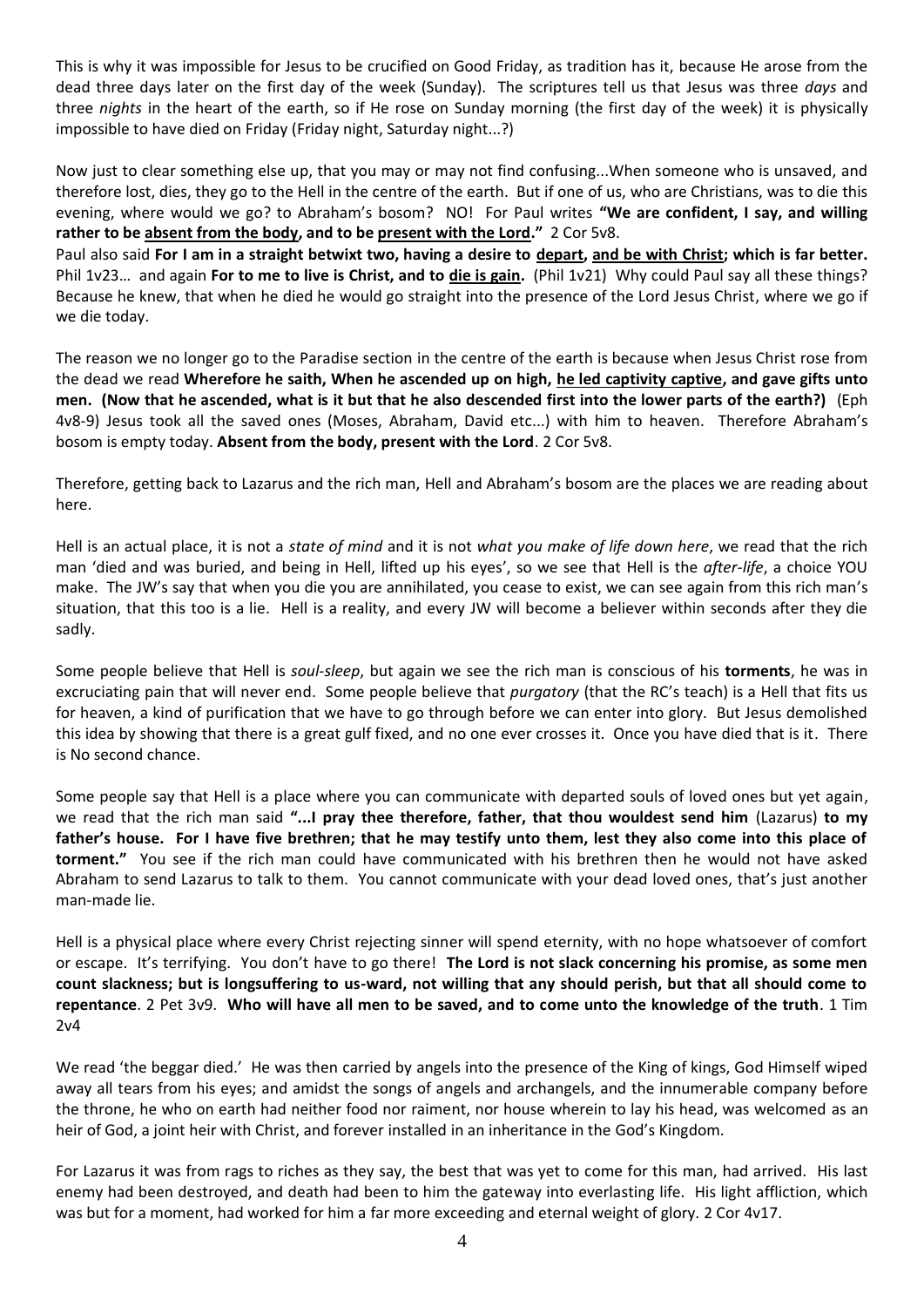The rich man had *everything* but God, the beggar had *nothing* but God, and each was content with his portion. Lazarus had God and was content; the rich man was content without God. Which one can you identify with? Satan does everything he can to take your mind off dying, death, the afterlife, judgement, Heaven and Hell etc. He'll distract you throughout your life, getting you to putt off what you know you should do, get saved and live for Jesus Christ.

There will be many people like the rich man in hell. They live good respectable lives, but they have no thought for their soul, their eternal destination, they live only for today. Are you like that? You're on very dangerous ground if you are.

DL Moody said this '*This world is all of Hell a Christian will ever see; and this world is all of Heaven that an unsaved man will ever see*'. That's very profound.

Hell is a place of torments, a place of terrible suffering for in v24 we read **I am tormented in this flame.** In verse 25 Abraham says to the rich man **thou art tormented.** In v28 we also read **this place of torment.** It is a place of fire that is never quenched, you can never find release or comfort, no not for a moment.

We notice in Luke 16, the passage that we read, that the rich man had all his faculties... showing us that whoever goes there will also have all their faculties. They see, for the rich man saw Abraham afar off, and Lazarus in his bosom. They feel, for he was in torments. they cry for mercy, for he asked, but in vain, for a drop of water to cool his tongue. They are in possession of *memory*, for the rich man was told to *remember* what he had received during his lifetime on earth.

Let us just stop and consider this, that in Hell you will be able to *remember*, that is part of the torment. We have said this before I know, but, you do not go to hell by *accident*. If you're not saved today, and you continue to reject Christ as your Saviour for your remaining days, then in Hell you will remember this sermon for eternity… If only…!

As someone once said, 'There are no tracts in Hell', but you will remember every single one that was handed to you and that you tore up and threw away. Throughout all eternity you will curse and wail wishing you had taken that tract, wishing you had answered the preachers question "Will you come to Christ?" **"...behold, now is the accepted time; behold now is the day of salvation."** Heb 6v2.

Don't put it off any longer, get saved today, right now where you are sitting, come to Christ. **And whosoever shall fall on this stone** (JESUS CHRIST) **shall be broken: but on whomsoever it shall fall, it will grind him to powder.** Mat 21v44. If you do not fall upon Christ for mercy in this life, He will fall upon you and grind you to powder in the next.

The Lord doesn't want anyone to go to Hell - **The Lord is not slack concerning his promise, as some men count slackness; but is longsuffering to us-ward, not willing that any should perish, but that all should come to repentance.** 2 Peter 3v9.

# …**As I live, saith the Lord God, I have no pleasure in the death of the wicked; but that the wicked turn from his way and live: turn ye, turn ye from your evil ways; for why will ye die?** Ezek 33v11.

God does not want any of us to go to Hell, but He can't stop us if we chose the pathway there. God will never force Himself upon us. I repeat, you do not go to Hell by accident, you chose your own destination.

#### How can a God of love send people to hell?

Well first of all we read that hell was not created for us... **"Then shall he say unto them on the left hand, Depart from me, ye cursed, into everlasting fire, prepared for the devil and his angels."** (Mat 25v41) Now of course God is a God of Love, and what great love He has shown to us, for we read,

Jesus speaking... **"As the Father hath loved me, so have I loved you: Greater love hath no man than this, that a man lay down his life for his friends.** John 15v9+13.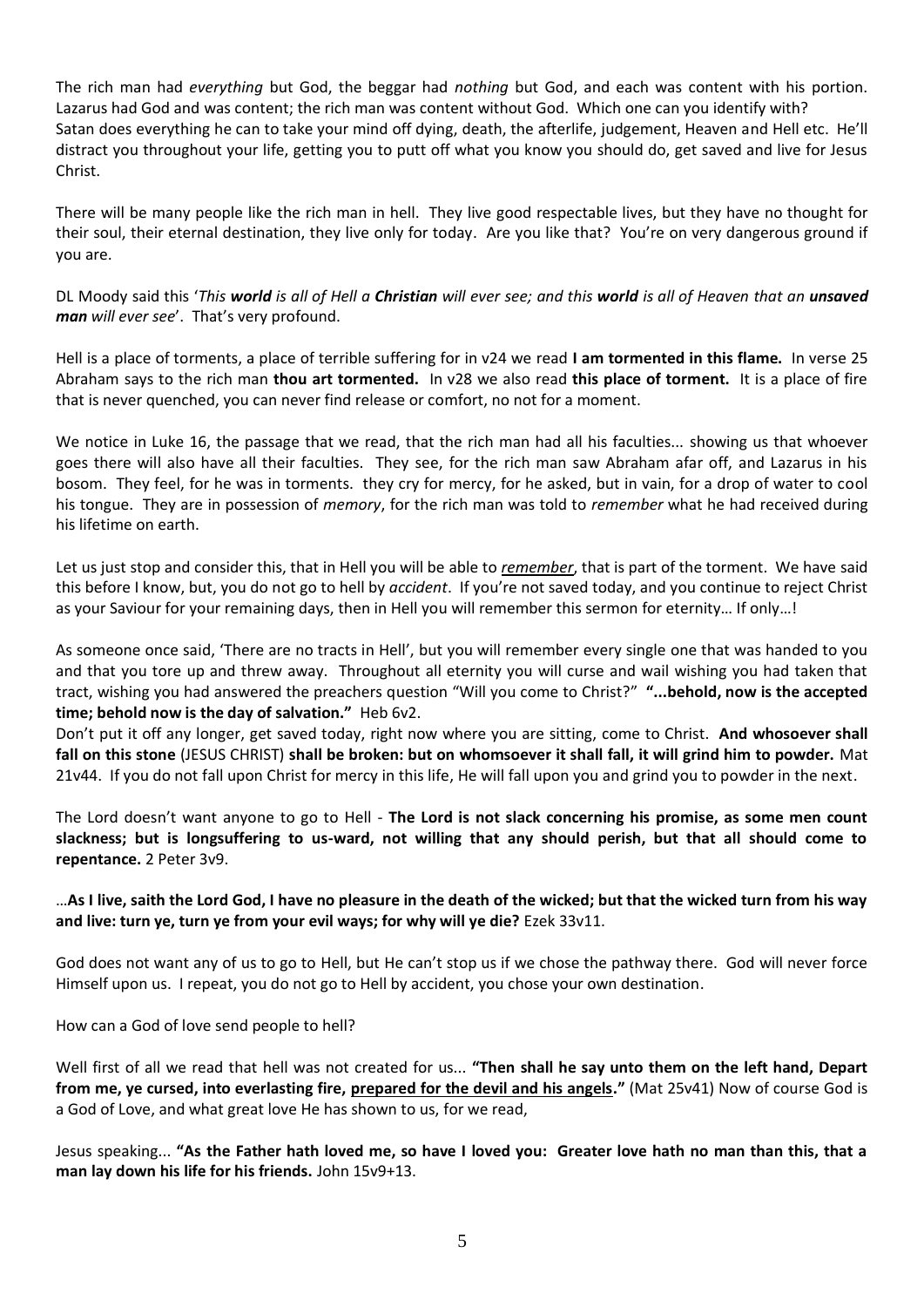There is intense darkness in Hell, for there is no darkness like the darkness of hell. It is darkness which is completely beyond any ray of light, all natural light, all man made light, all spiritual light, all God given light, all the light of the Gospel, all the light of hope, all the light of peace and all the light of pardon. It is outer darkness. It is outside all light. Being scared of the dark is a type of Hell I guess. When you become a Christian, you receive a peace… **Yea, though I walk through the valley of the shadow of death, I will fear no evil: for thou art with me; thy rod and thy staff they comfort me**. Ps 23v4.

There is no peace, saith my God, to the wicked. There will be no resting place in Hell; no secret corner where they can find a little place of shelter, no cooling fountain to refresh themselves, for we read that there is no water there …**the pit wherein is no water.** Zech 9v11.

There is also no loneliness like the loneliness of Hell. People often say that they will see all their mates, their drinking buddies, the lads down there. This is a lie. Hell is a place of eternal isolation. Hell is a place of everlasting separation. Every damned soul is so tormented in the flames of hell and in agony of the torments of eternal doom, that he or she can't spare a moment to think of others in Hell, to speak to others in Hell, or to communicate with others in Hell. Every cell in Hell is built for eternal solitary confinement.

Imagine this, there will be no children in hell, you shall never hear a child laugh again, never hear a bird sing again, never hear the rain or hear any other noise that we take for granted, never smell the freshly cut grass of enjoy anything ever again.

Hell is…

1) A lake of fire (Rev 20v15) 2) A devouring fire (Isa 33v14) 3) A bottomless pit (Rev 20v1) 4) Everlasting burnings (Isa 33v14) 5) A furnace of fire (Mat 13v41-42) 6) A place of torments (Luke 16v23) 7) A place where they curse God forever (Rev 16v11) 8) Where they can *never* repent, no escape (Matt 12v32) 9) A place where they have no rest (Rev 14v11) 10) A place of everlasting punishment (Matt 25v46) 11) A place of blackness of darkness forever (Jude 13) 12) A place where they gnaw their tongues (Rev 16v10) 13) A place where their breath will be a living flame (Isa 33v11) 14) A place prepared for the devil and his angels (Matt 25v41) 15) A lake of fire which the Antichrist & False Prophet are cast alive (Rev 19v20) 16) A place where the smoke of their torment ascendeth up forever (Rev 14v11) 17) A place where they drink the wine of the wrath of God (Rev 14v10) 18) A place where they do not want their loved ones to come (Luke 16v28) 19) A place where there are murders, liars, the fearful and abominable, and the worst kind of people that have ever lived (Rev 21v8)

Someone has written a description of hell as ... Hell is a furnace of unquenchable fire, a place of everlasting punishment, where its victims are tormented in both their bodies and their minds in accordance with their sinful natures their actual sins committed, and the amount of spiritual light given to them, which they rejected. Hell is a place from which God's mercy and goodness have been withdrawn, where God's wrath is revealed as a terrifying, consuming fire, and men live with unfulfilled lusts and desires in torment forever and ever.

What is the worst pain and anguish you have ever felt… it is nothing compared to Hell.

Imagine every part of your body on fire at the same time, so that every fibre of your being felt the intense torment of being burned. How long could you endure such punishment? Christ tells us that there shall be wailing and gnashing of teeth. The lost will wail and gnash their teeth from having to endure the most intense pain and suffering they have ever felt as the flames consume them and constantly burn every part of their bodies. And there will be no relief.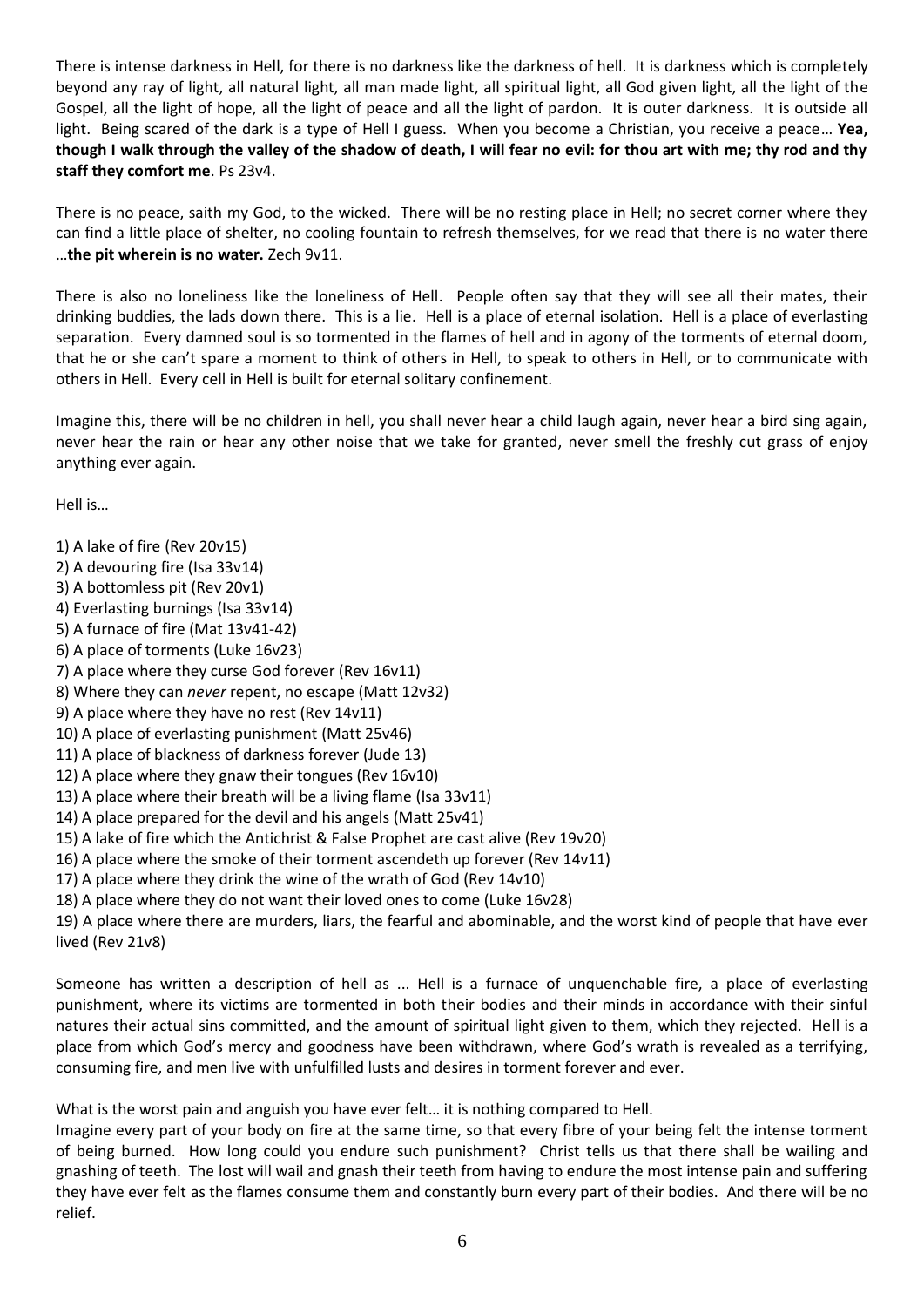Spurgeon said '*In hell there is no hope. They have not even the hope of dying, the hope of being annihilated. They are forever, forever, forever lost. On every chain-link in Hell is written forever. In the fires blaze out the words forever. Above their heads, they read, forever. Their eyes are galled, and their hearts are pained with the thought that it is forever*.'

So why go there? Do something about it today.

## Mark 8v36 **For what shall it profit a man, if he shall gain the whole world, and lose his own soul?**

Day and night, forever and ever, shall they be punished. Why? Because of the holiness and justice of God, something that we cannot comprehend fully now, if ever. *Who can understand God?* Isa 55v8 **For my thoughts are not your thoughts, neither are your ways my ways, saith the LORD**.

Why do people go to hell?

It is because they have rejected Jesus Christ as their Saviour. They think that they are more righteous than God. Luke 18v9 **And he spake this parable unto certain which trusted in themselves that they were righteous, and despised others**:

People do not go to Hell for committing murder. Moses was a murderer; he didn't go to Hell. People don't go to Hell for committing adultery. David committed adultery; he didn't go to Hell. People don't go to hell for swearing, lying and cursing. Peter swore, lied and cursed and went to Heaven.

You go to Hell for rejecting Jesus Christ as your Saviour, as He is the only one who can save you from Hell.

What are you counting on to keep you out of Hell?

If you don't want to go there, what are you trusting in to keep you out? **For they being ignorant of God's righteousness, and going about to establish their own righteousness, have not submitted themselves unto the righteousness of God. For Christ is the end of the law for righteousness to every one that believeth.** Rom 10v3-4. Do you want to go to Hell, then trust in yourself. Do you want to go to Heaven, then trust in Jesus Christ. It's as simple as that. Phil 3v9 **And be found in him, not having mine own righteousness, which is of the law, but that which is through the faith of Christ, the righteousness which is of God by faith**: Rom 3v22 **Even the righteousness of God which is by faith of Jesus Christ unto all and upon all them that believe**… **For he hath made him to be sin for us, who knew no sin; that we might be made the righteousness of God in him**. 2 Cor 5v21.

A bible believing Christian is the only person who knows where he is going when he dies.

**John** knew where he was going.. **These things have I written unto you that believe on the name of the Son of God: that ye may know that ye have eternal life**... 1 John 5v13.

**Peter** knew where he was going... **Knowing that shortly I must put off this my tabernacle, even as our Lord Jesus Christ hath showed me... an inheritance incorruptible, and undefiled, and that fadeth not away, reserved in heaven for you. Who are kept by the power of God through faith unto salvation.** 2 Peter 1v14 & 1 Peter 1v4-5. **Paul** knew where he was going... **I know whom I have believed, and am persuaded that he is able to keep that which I have committed unto him against that day.** 2 Tim 1v12. **For I am now ready to be offered, and the time of my departure is at hand. I have fought a good fight, I have finished my course, I have kept the faith: Henceforth there is laid up for me a crown of righteousness, which the Lord, the righteous judge, shall give me at that day: and not to me only, but unto all them also that love his appearing**. 2 Tim 4v6-8.

Hell is for all those who have rejected God's righteousness in the stead of their own.

# Prov 1v24 reads **"Because I have called, and ye refused; I have stretched out my hand, and no man regarded; but ye have set at nought all my counsel, and would none of my reproof:**

God has stretched forth his hand to this gainsaying people for years, because of His mercy, but when the time comes that all must be accounted for, those who are punished in Hell will receive no mercy. **"Therefore will I also deal in**